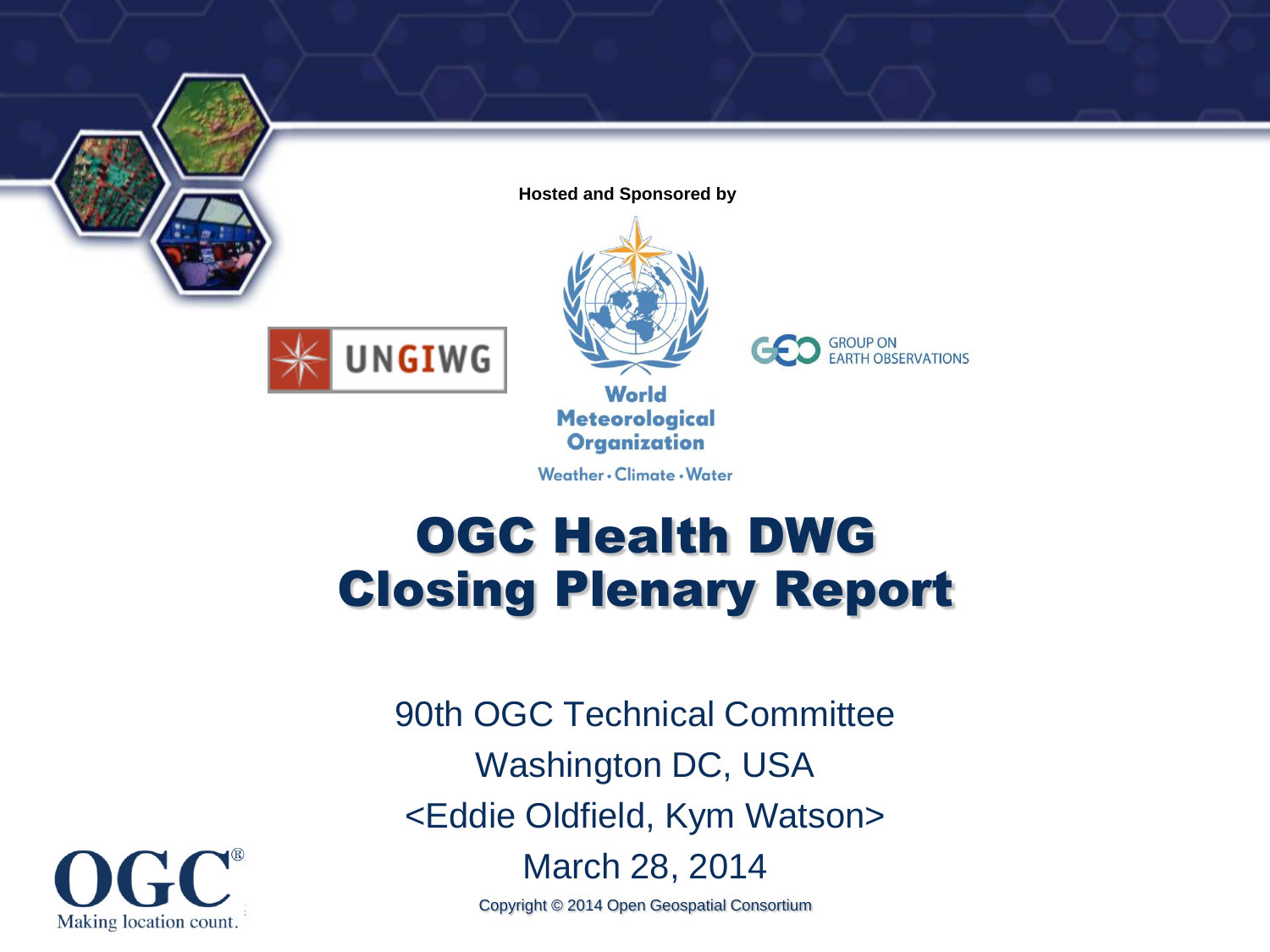### Agenda

This was the Health DWG agenda:

- 1) **Welcome Statement** (co-chairs) 3 minutes
- 2) **Draft HL7-OGC Statement of Understanding** (SOU) Brief update by Eddie Oldfield, followed by discussion to identify discreet areas of work / IEs – 10 minutes
- 3) **WHO eHealth standardization**  Presentation by Dr. Ramesh Krishnamurthy, WHO, followed by discussion to identify areas of work – 15 minutes
- 4) **EU Location Framework** "leveraging OGC TJS using EuroStats Health data and Geo data" Presentation by Bart De Lathouwer, OGC, followed by Q/A - 7 minutes *[not covered in meeting]*
- 5) Update on **European Innovation Partnership**, Spatial Subcommittee, and opportunities to advance geospatial interoperability - Presentation by Klaus-Peter Schipper, followed by Q/A - 7 minutes
- 6) Toward **Engineering Documents**  Update by Kym Watson; Discussion to identify focal areas 7 minutes *[not covered fully in meeting]*
- 7) **Wiki** Update by Eddie Oldfield, Invitation for contributions 3 minutes *[not covered fully in meeting]*
- 8) **Action Items / Close** 3 minutes

# **OGC®**